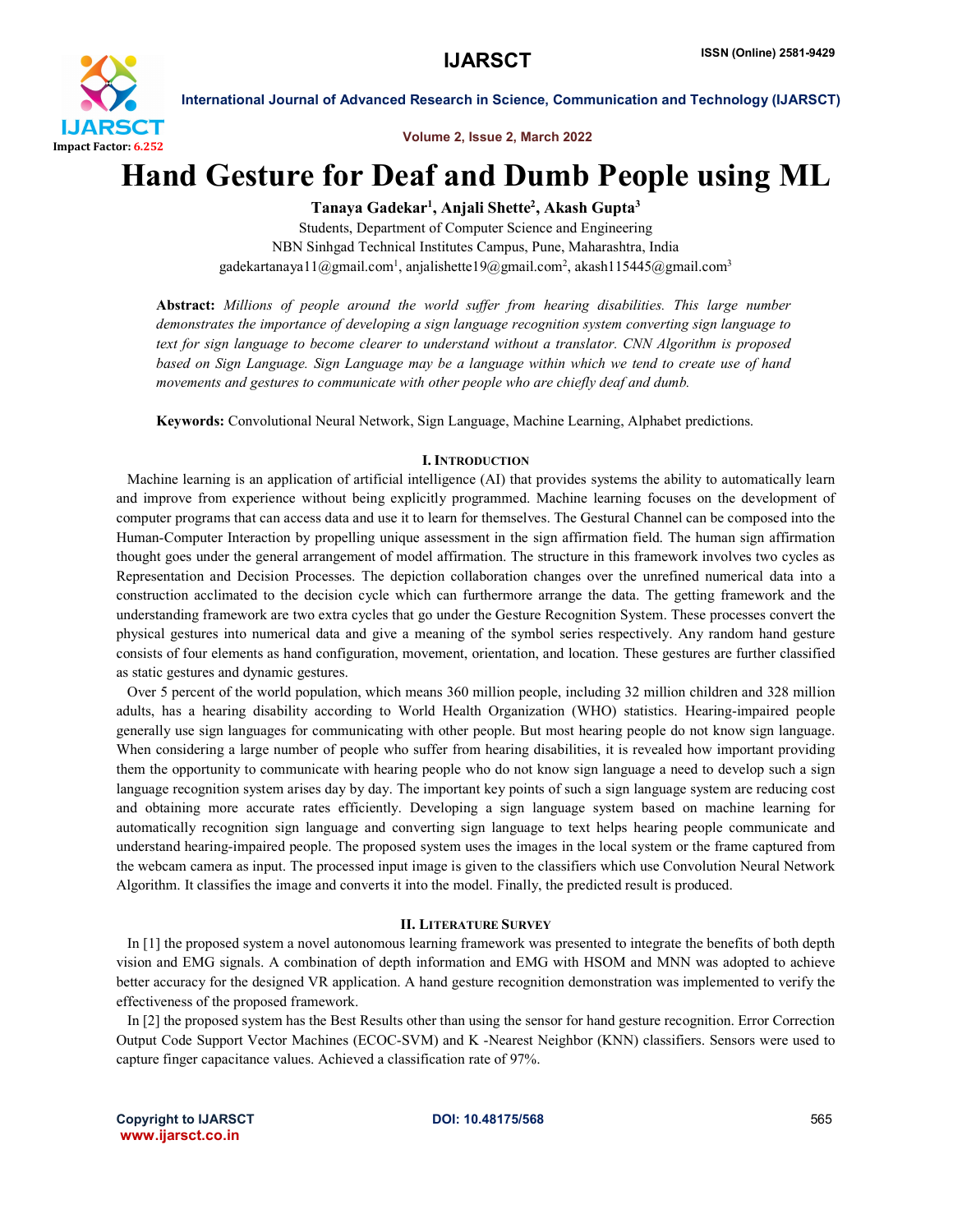

International Journal of Advanced Research in Science, Communication and Technology (IJARSCT)

# Volume 2, Issue 2, March 2022

 The proposed [3] system provides two-way communication which helps to interact between the impaired people to normal people without any difficulties. Used CNN algorithm techniques for hand gesture recognition. NLP was used to feed the data. Best Results other than using the sensor for hand gesture recognition.

In [4] the proposed system K nearest neighbors from the training data. The distance is calculated using n Euclidean Distance. Support Vector Machine" (SVM) a supervised machine learning algorithm was used for both classification and regression challenges. Obtained Accuracy 90%

 In [5] the proposed system 6000 images Database used of English alphabets. 4800 used for training and 1200 for testing. Dataset consisted of 26 signs. SVM techniques were used for classification and Obtained an Accuracy of around 88%

# III. PROBLEM STATEMENT

 There are many applications where hand gestures can be used for interaction with systems like video games, controlling UAVs, medical equipment, etc. System present and developed for hand gestures recognition can be used by handicapped people to interact with the systems. Classical interactions tools like keyboard, mouse, touchscreen, etc. May limit the way we use the system. All these systems require physical contact, to interact with the system. Gestures can interpret the same functionality without physically interacting with the interfacing devices. The problem lies in understanding these gestures, as for different people, the same gesture may look different for performing the same task. This problem may be overthrown by the use of deep learning approaches.

# 3.1 Proposed System



# Figure: System Architecture

 The proposed system is built in python using techniques of CNN, The system will be able to predict the gesture such as which alphabet or number the person is trying to say. Following is the methodology used in the proposed system

- The image data were collected from Kaggle.
- The collected dataset is divided into 2 parts. i.e :- 80% for training and 20% for testing
- Various Techniques like preprocessing, feature extraction are applied
- CNN was used for classification
- The web application is been developed using PHP and bootstrap for the frontend and Python for the backend.
- The user captured image is passed and captured images features are extracted.
- Extracted Features will be matched with the trained model, depending on nearby match the predicted output is been obtained